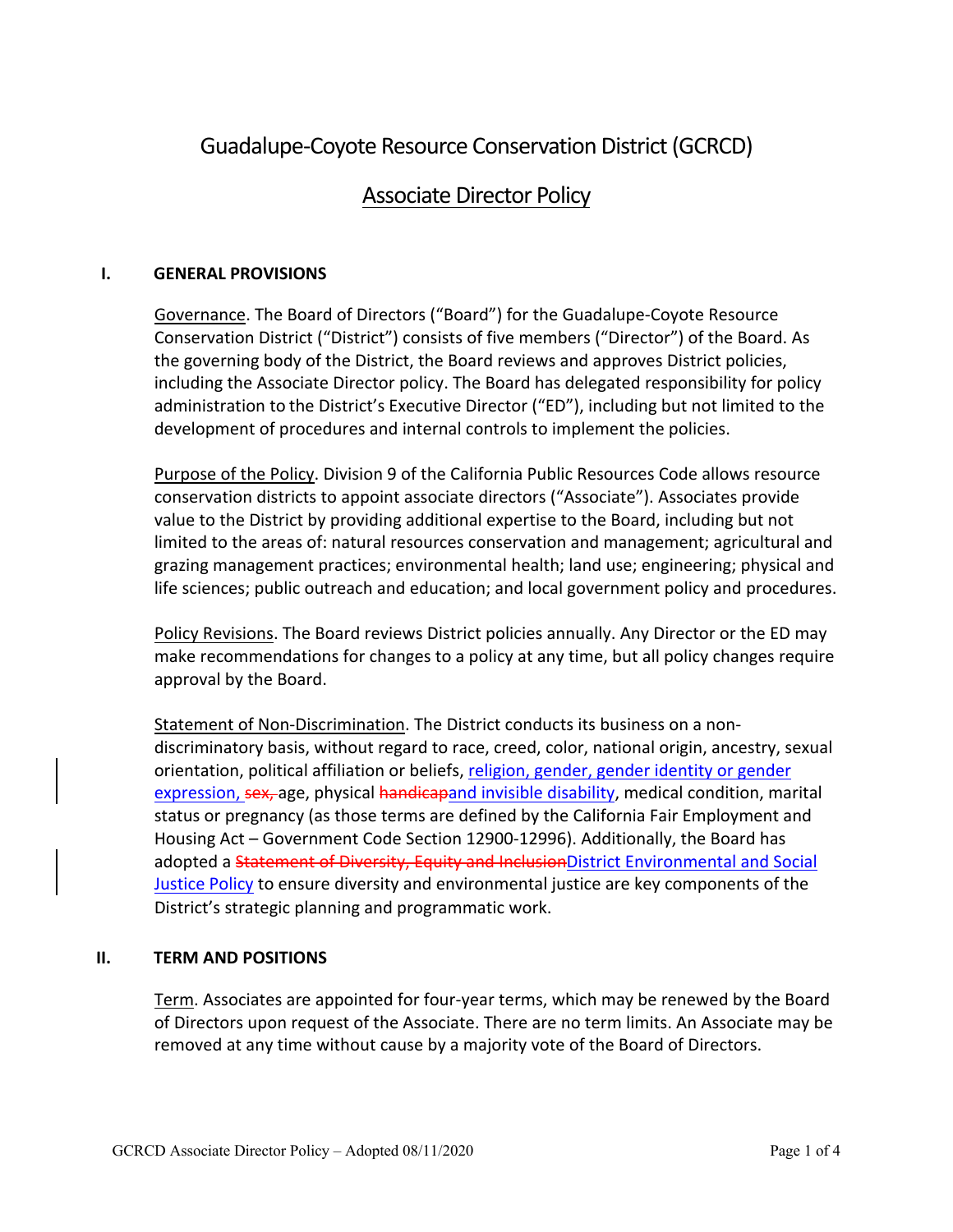#### **III. QUALIFICATIONS AND APPOINTMENT**

District Constituency. An Associate should be a registered voter, land owner, or employee within District boundaries. If an exceptionally qualified applicant for associate director meets all other qualifications, the Board may waive the constituency requirement if it finds it is in the best interests of the District to do so. Former GCRCD Directors who request appointment as Associates are exempted from the constituency requirement.

Other Qualifications. Associates must possess expertise in an area of interest to the District, including but not limited to those areas listed under "Purpose of the Policy". Associates are expected to make sufficient time available to meet the responsibilities of the position, including regular attendance at Board meetings and participation in mandatory trainings.

Recruitment. The District shall maintain a notice on its website for those interested in the position of Associate. Qualified parties interested in an Associate position may apply at any time.

Application. The Associate application shall consist of a letter of interest stating qualifications and background in at least one of the areas of interest to the District, two letters of recommendation by individuals familiar with the applicant's work or qualifications, and a signed waiver authorizing the District to conduct a background check. Former GCRCD Directors requesting appointment as Associates need only to provide a letter of interest for application.

Selection. The ED shall be responsible for reviewing applications to determine eligibility, performing reference checks, and making formal recommendations to the Board regarding Associate appointments. Ineligible or incomplete applications may be returned to the applicant by the ED. The ED shall submit applications for eligible applicants to the Board for consideration, along with a formal recommendation as to their appointment. However, if the ED believes it is in the best interest of the District to recommend against an appointment, s/he shall attempt to notify the applicant in order to allow him or her to withdraw the application in lieu of having it posted on the formal agenda for the Board of Directors.

Appointment. Consideration of Associate appointments will be discussed in open session. Appointments require a majority vote of the Board of Directors. The Board shall establish the effective date at the time of the appointment.

#### **IV. RESPONSIBILITIES**

Participation in Board Meetings. Associates are encouraged to attend and participate in the discussion of open session items at Board meetings but may not vote. The ability for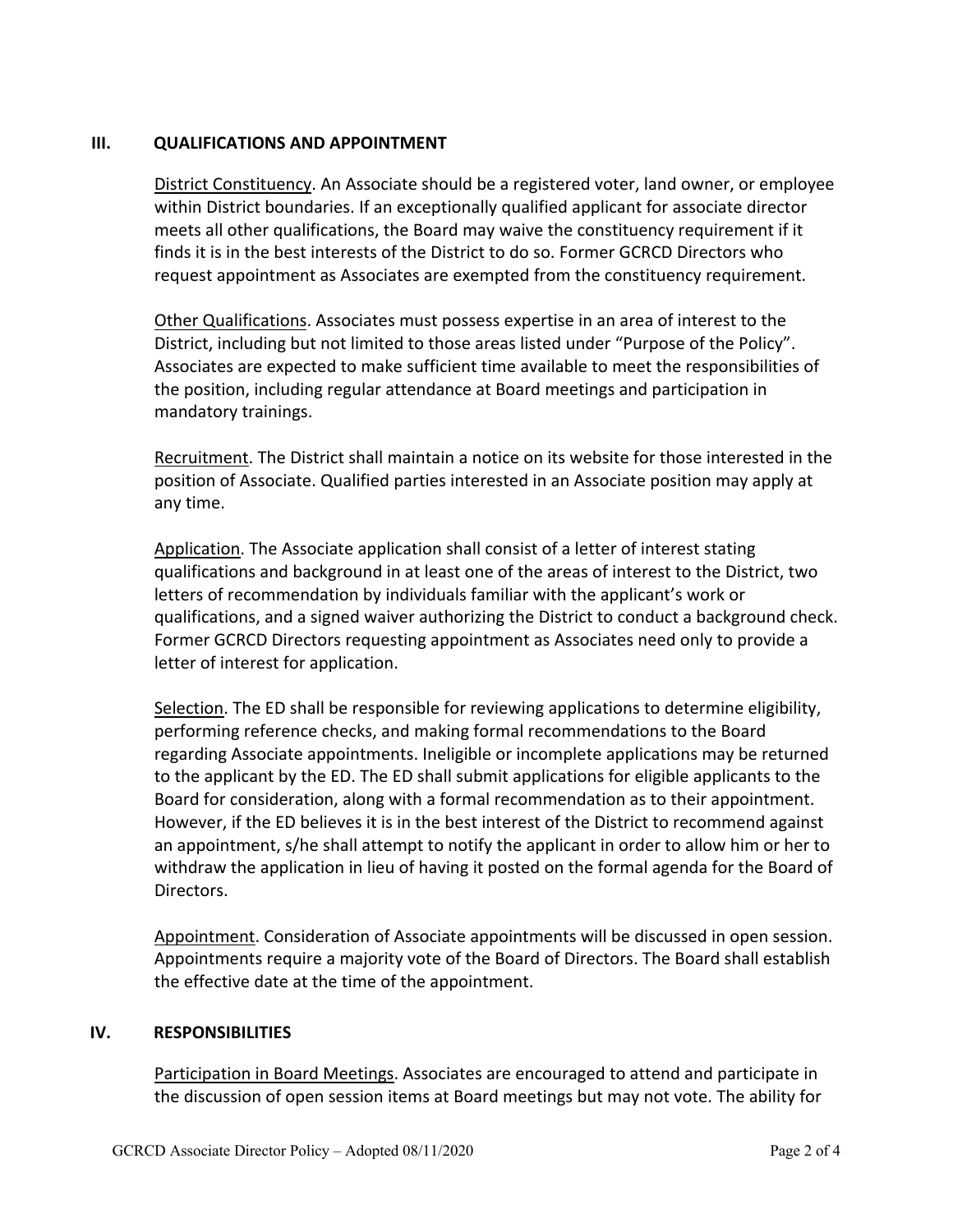Associates to participate in closed session items shall be governed by the Ralph M. Brown Act.

Participation in Other Activities. Associates are encouraged to attend and participate in GCRCD-hosted meetings and workshops, and the Board has the discretion to appoint them as voting members of GCRCD committees. Associates may be designated by the Board or the ED to represent the District at specific meetings or events on a case-by-case basis, and may be required to attend mandatory training to comply with laws and regulations applying to their position

Conflict of Interest. Associates are subject to the District's conflict of interest code and may be required to complete an approved ethics course similar to that required for the Directors.

Conduct. Associates' activities are to be conducted in consistency with GCRCD policy, purpose, and direction. Volunteers should perform their duties in an impartial manner, free from bias caused by their own financial interests or the financial interests of persons who have supported them.

Authority. Associates are not authorized to make agreements, contracts, or representations to any party, other organizations, or government agencies on behalf of the District.

Working for the District: The District may enter into agreements with Associates without causing a conflict of interest since Associates do not have any voting or other District authority (see "Authority," *supra*). However, Associates may not participate in any nonpublic District Board or committee discussions regarding such an agreement.

If an Associate becomes an employee of the District, either as a direct hire or through a consulting agreement, their resignation as an Associate will automatically take effect on their first day of employment to avoid any potential conflicts of interest. Postemployment, they may be reinstated as an Associate without further action of the Board for the remainder of their prior term, provided that the ED has determined they have remained eligible for that position.

### **V. ADDITIONAL PROVISIONS**

Insurance. Associates are covered by the District's general liability policy while performing activities authorized by the Board or the ED. At the Board's discretion, Associates may be added to the District's policies for liability and workers compensation insurance.

Expense Reimbursement. Associate Directors may be eligible for expense reimbursements, subject to the provisions of the adopted District Finance Financial Policy.